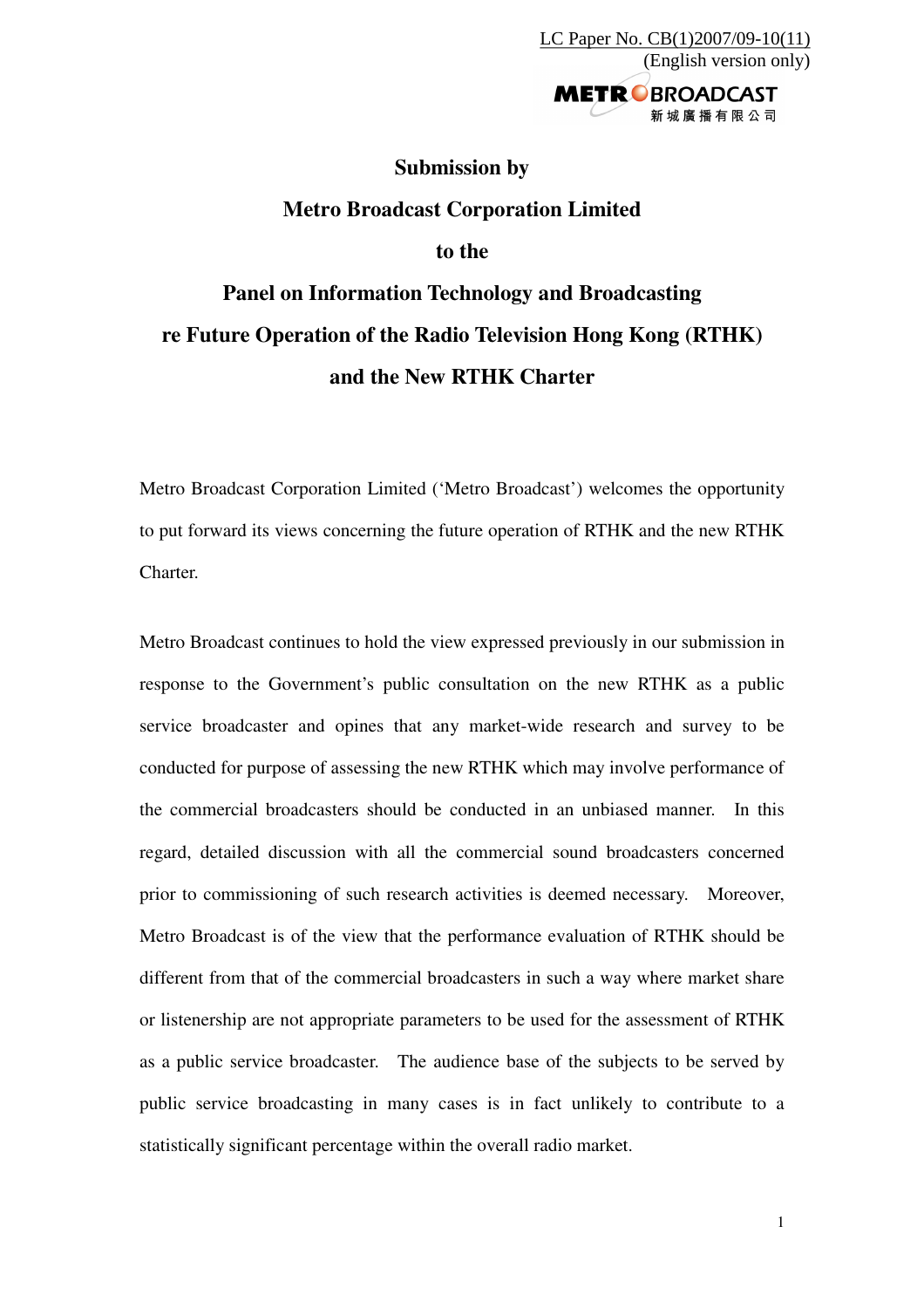

Metro Broadcast advocates the role and functions of RTHK as a public service broadcaster. A general direction is that RTHK's services should complement the programmes provided by the commercial broadcasters. Metro Broadcast proposes that as a public service broadcaster, RTHK should develop programmes not adequately provided by the commercial broadcasters; such as programmes of specific nature with civic education as an example, or for specific target audience including but not limited to the ethnic minority groups. In comparison with its commercial counterparts, RTHK is considered more suitable in providing a platform for the Government to explain, promote and publicise its policies and for the public to have better understanding of Government policies because of the absence of commercial bias. Special segments to promote activities and campaigns organised by the Government or Government related organisations and programmes featuring interactive dialogues between Government officials and the general public are valid samples of the types of programmes RTHK should consider producing. Metro Broadcast also recommends that RTHK should strengthen its involvement in community service in fulfilling its mission as a public service broadcaster. On the programming level, for instance, collaboration with the District Councils to understand the life and wants of Hong Kong people living in different parts of the territory is suggested. RTHK should not regard commercial considerations as its top priority.

Metro Broadcast does not have any particular views other than the abovementioned in respect of the future operation of RTHK.